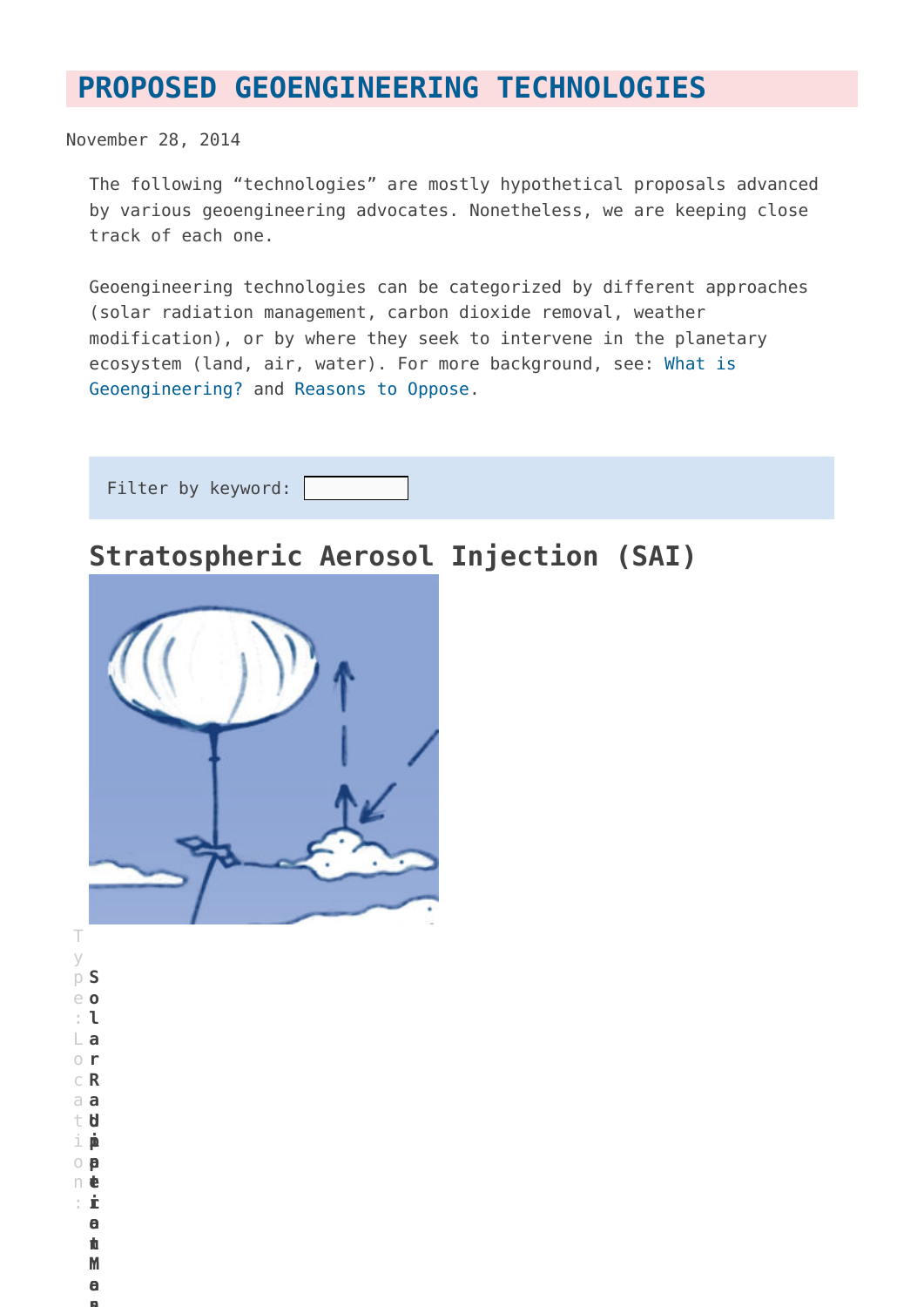| m                            |        |
|------------------------------|--------|
|                              |        |
| d                            |        |
| I                            | i      |
| 1                            | Ŋ<br>r |
| ς<br>$\overline{\mathbb{R}}$ | J      |
| ×<br>Ĵ                       |        |
| Ì                            | a      |
| l<br>١                       | n      |
|                              | d      |
| l                            | S      |
| K                            | p      |
| d                            | ١      |
|                              | a      |
| $\mathbf{r}$<br>٠            |        |
|                              | S      |

**u** SAI proposes to spray large quantities of sulphur particles (e.g. **l p** sulphur dioxide) into the stratosphere (the upper layer of the **h** atmosphere) to act as a reflective barrier against incoming sunlight. **i** Proposals range from shooting particles from artillery guns, using large **t** hoses to the sky or emptying particles from the back of aircraft. The **e s** design of self-levitating particles, as well as the use of particles of **o** other reflective minerals (e.g. titanium or aluminum) have also been **r** considered. **o**

**t [READ OUR BRIEFING](http://www.geoengineeringmonitor.org/2018/06/stratospheric_aerosol_injection/) h REALITY CHECK: e r IMPLEMENTATION** THEORY **p**

#### **t i Surface Albedo Modification**



**s**

**a r**

- **p**
- **h**
- **e r**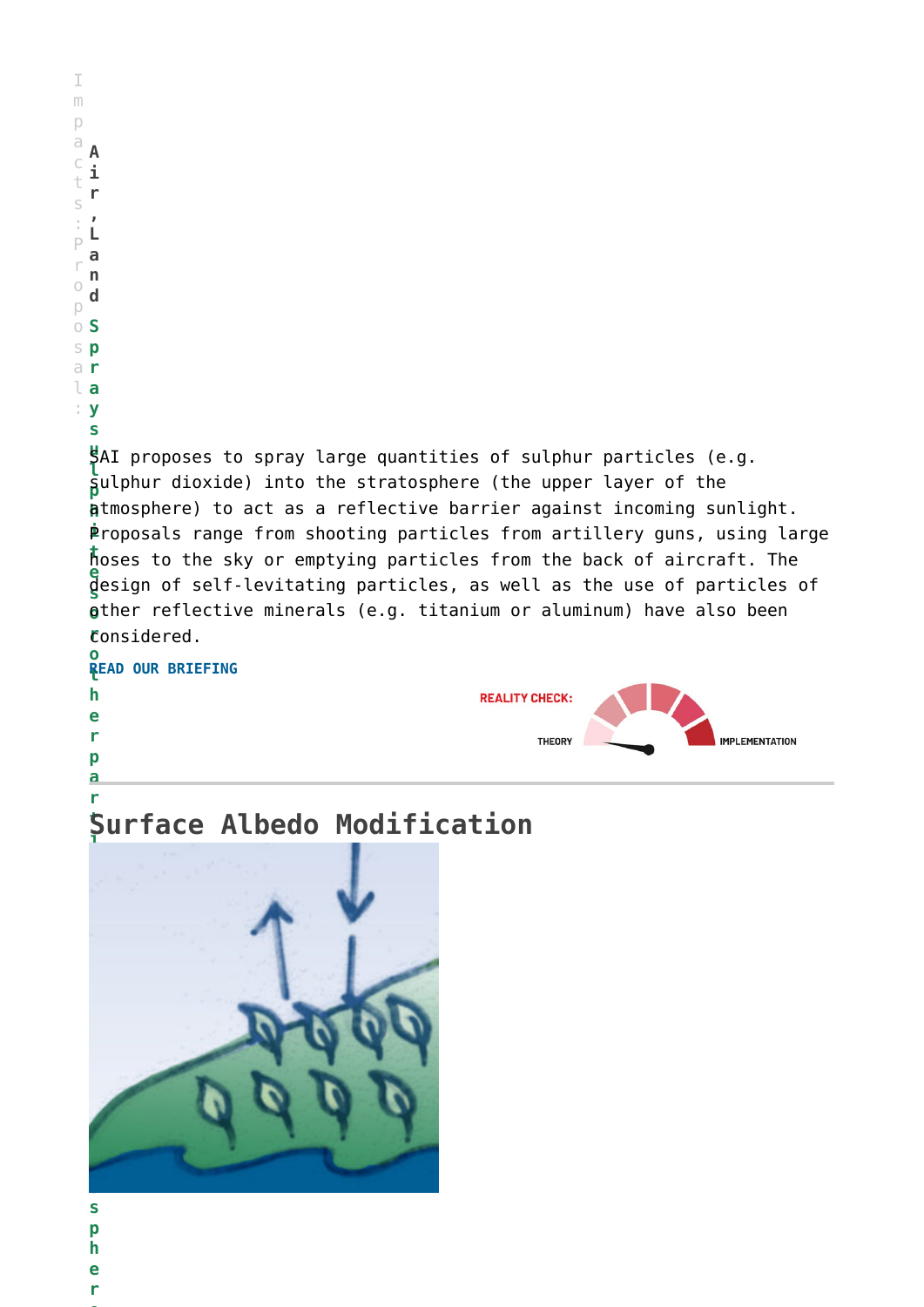T y p **S** e **o** : **l a** L **r** o **R** c **a** a **d** t **i** i **a** o **t** n **i** : **o** I **n** m **M** p **a n a g e m** P **e** r **n t** For a farmsand manda farmsand manda farmsand farmsand manda farmsand farmsand farmsand farmsand farm **a n t a t i o n e** modification – from genetically engineering crops to reflect more light,  $\frac{1}{3}$ o the clearing of boreal forest in snow∏covered areas; from covering a c t s : **L a n d** o d p o s a l : **M o d i f y t h** A wide range of proposals fall within the category of surface albedo **u r** large desert or ice areas with reflective materials to whitening **f** mountaintops and roofs with white paint – all with a common goal: to **a** increase the earth's surface albedo. **c e [READ OUR BRIEFING](http://www.geoengineeringmonitor.org/2018/05/surface-albedo-modification-technology-factsheet/) o f t h Marine Cloud Brightening (MCB)e e a r t h i n o r d e r t**

**o**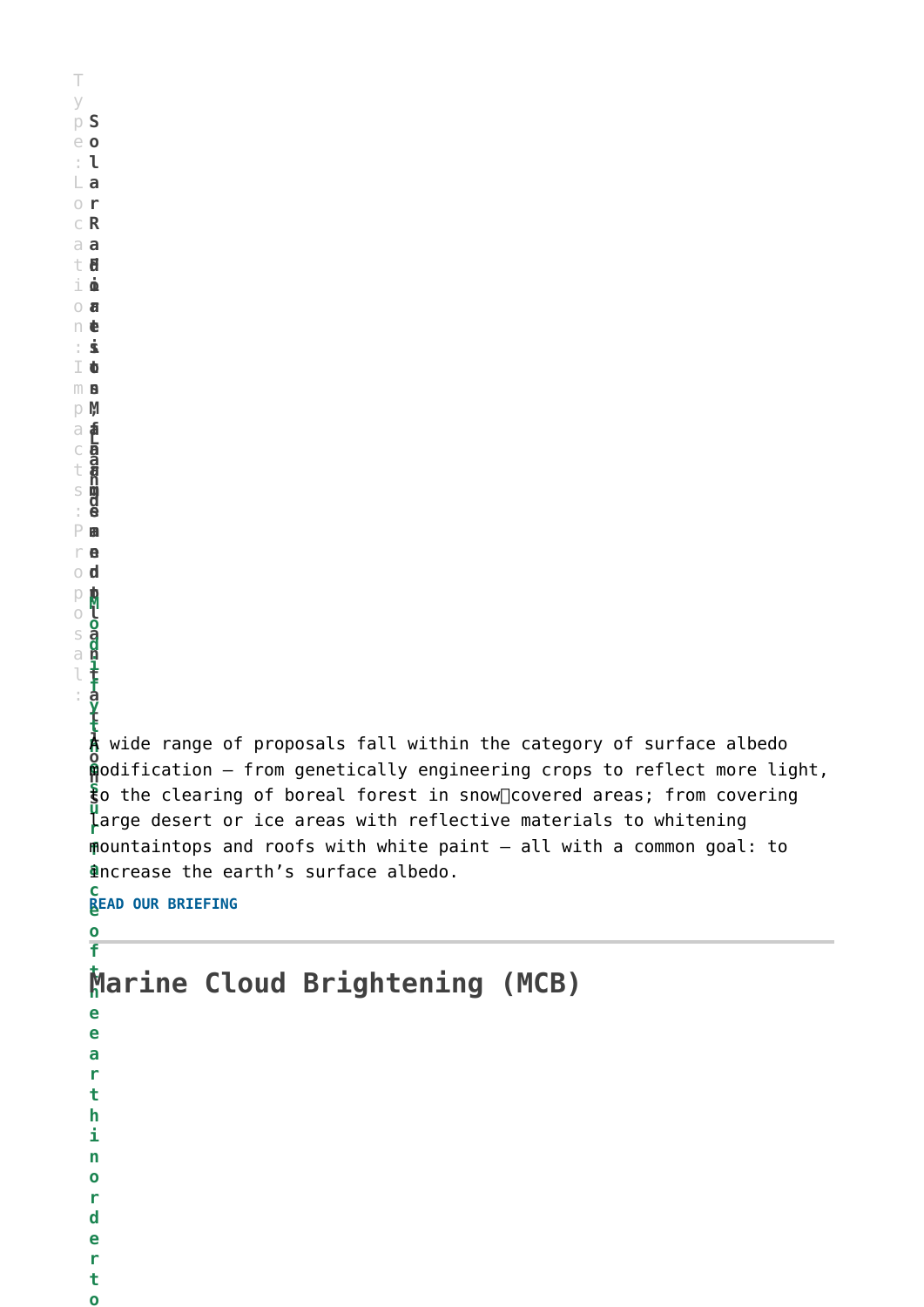

T y p **S** e **o** : **l a** L **r** o **R** c **a** a **d** t **i** i **a** o **t** n **i** : **o** I **sn** m **M** p **a n a g e m e n t r** p **Cloud**a c t s : **L a n d , A i** P r o o **S** s **p** a **r** l **a** : **y s l t e r**

> **i n t**

**a** MCB proposals aim to increase the whiteness of clouds in order to **t** reflect more sunlight back into space. One proposal involves spraying a **w** fine mist (of seawater, for example) into low-lying marine clouds that **a** would create more cloud condensation nuclei (the particles that provide a surface for vapour to condense upon, forming clouds), potentially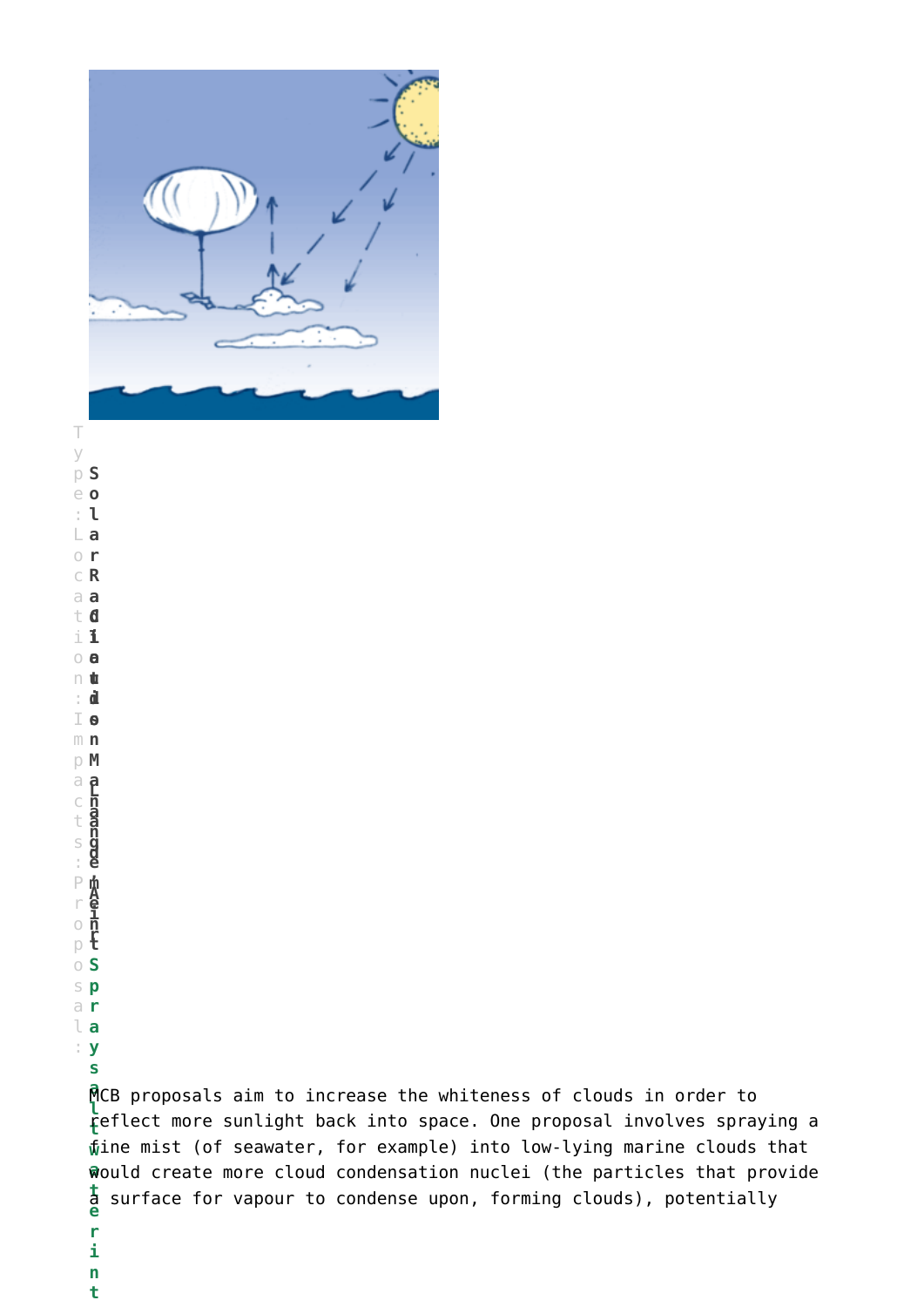making the cloud whiter. Others propose seeding clouds with biological or other nuclei.

**[READ OUR BRIEFING](http://www.geoengineeringmonitor.org/2018/05/marine_cloud_brightening/)**

### **Microbubbles**



y p **S** e **o** : **l a** L **r** o **R** c **a** a **d** t **i** i **a** o **t** n **i** : **o** I **n** m **M** p **a n a g e m e** r **n** o **t** p **Ocean**a c t s : **O c e a n** P o **M** s **i** a **l** l **l** : **i o n s o**

T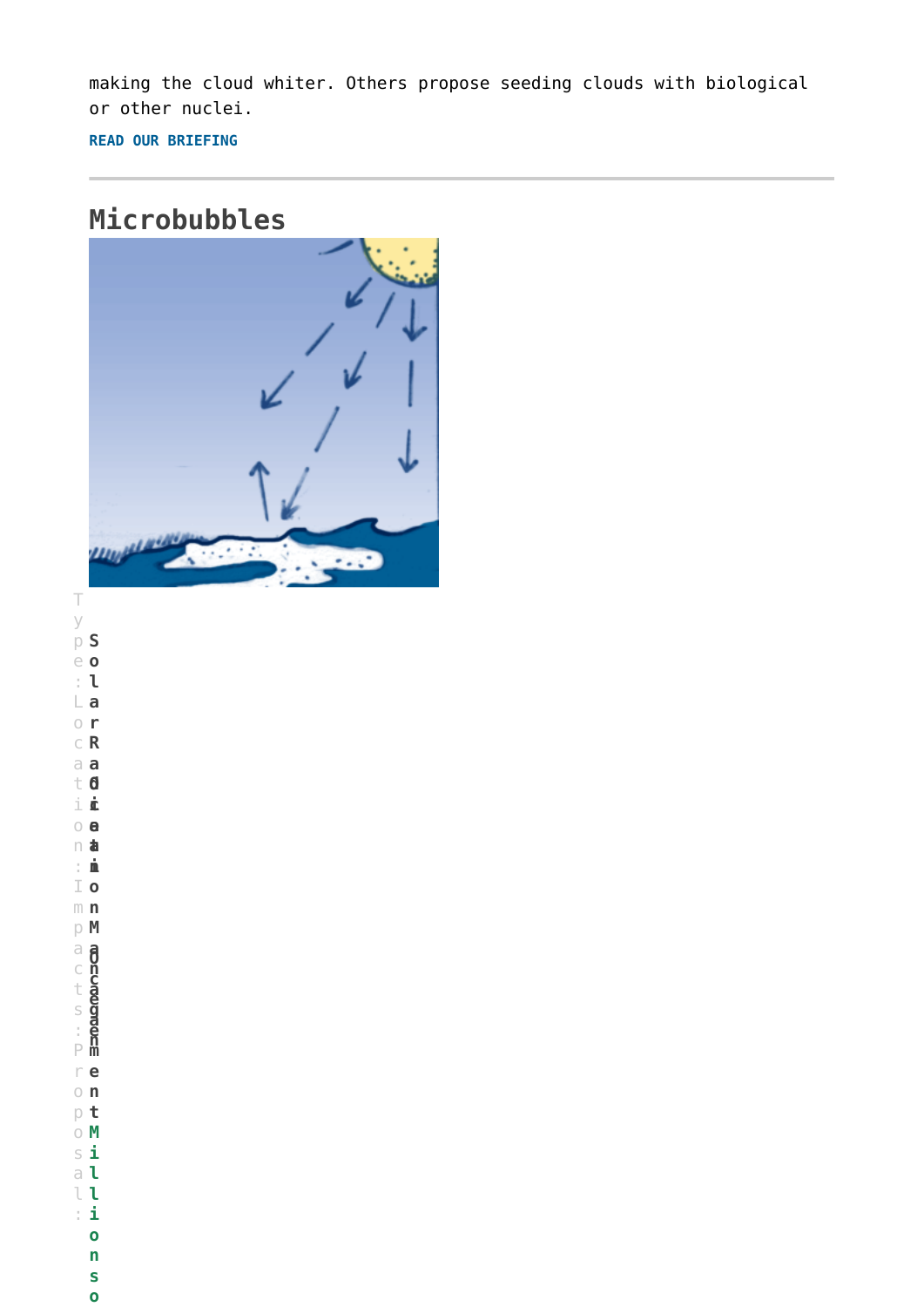Microbubble proposals suggest that by generating millions of tiny air bubbles in the ocean, large areas could be made to reflect more sunlight back into space.

**[READ OUR BRIEFING](http://www.geoengineeringmonitor.org/2018/06/microbubbles-sea-foam/)**

# **Cirrus Cloud Thinning**



T y p **E** e **a** : **r t** L **h** o **R** c **a** a **d** t **i** i **a** o **t** n **i** : **o n** m **M** p **a n a g e** : **m e n Atmosphere**<br>Information<br>Information a c t s **A i r**

**t**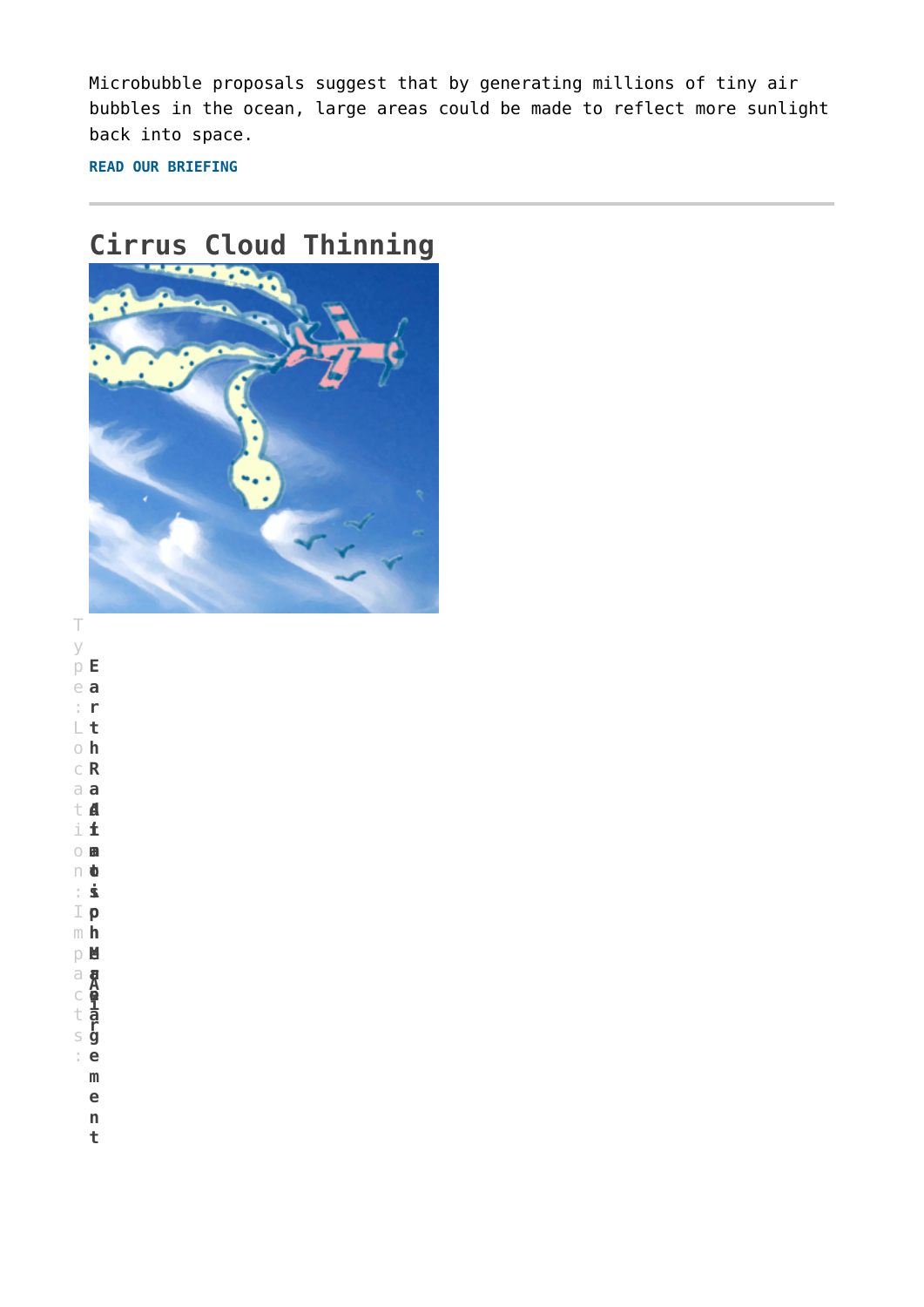

**l D** a **o i** t

**u o** i **d x** o **s i** n **d** : **R**

**e**

**Land**

**e m**

**o v a**

**l**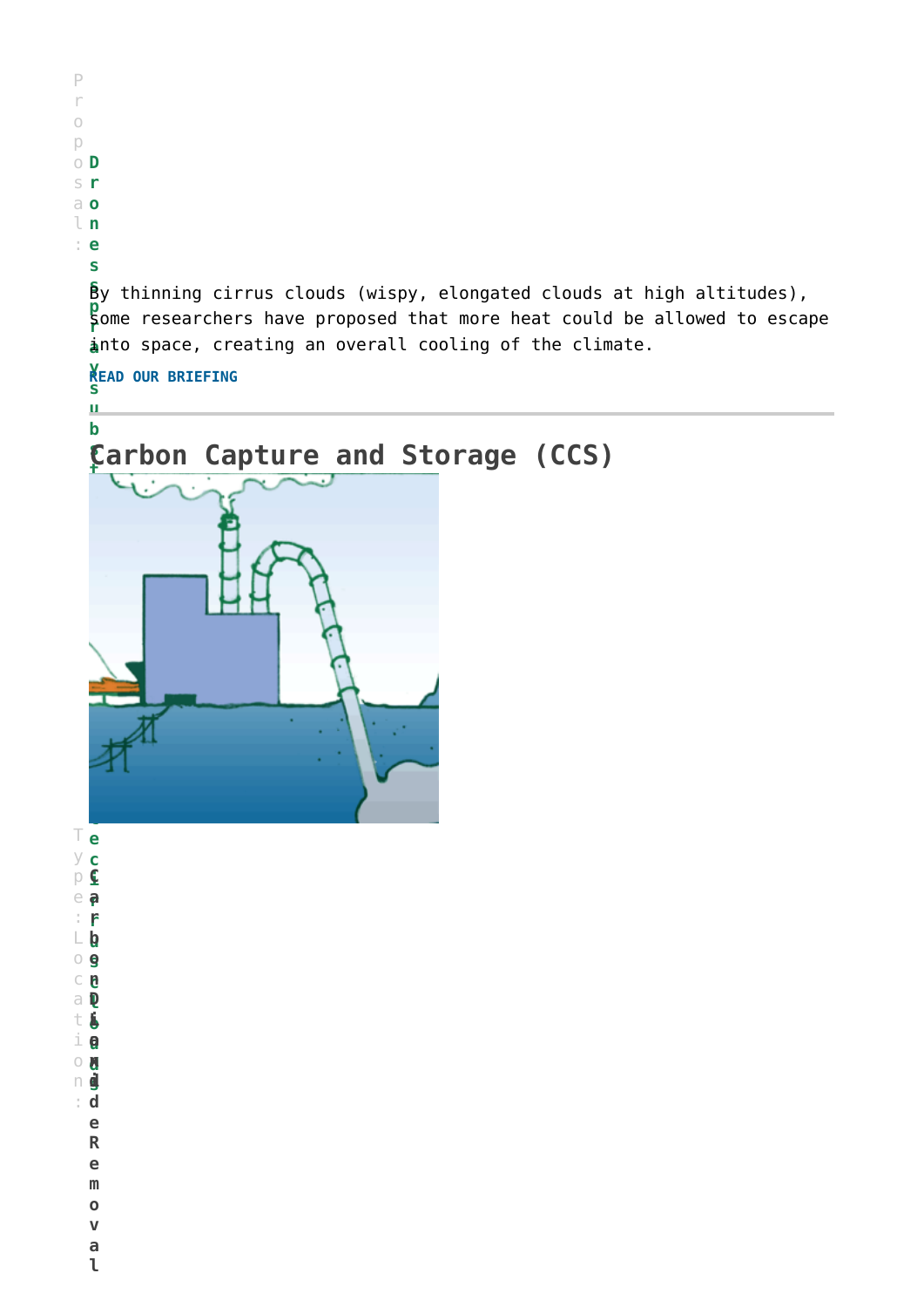**o** CCS usually refers to the mechanical capture of CO2 emissions from power **u t** plants or other industrial sources. The CO2 is typically captured before **c** the emissions leave the smokestack, generally with a sorbent chemical. **a** The liquified CO2 is then pumped into underground aquifers for long term **r** storage. CCS is not regarded as geoengineering under the UN Convention **b**  $\tilde{\bm{\mathsf{g}}}$ n Biodiversity's definition.

**n [READ OUR BRIEFING](http://www.geoengineeringmonitor.org/2018/05/carbon_capture_storage/) a**



T y p **C** e **a** : **r b o n D i**

> **o x**

**t**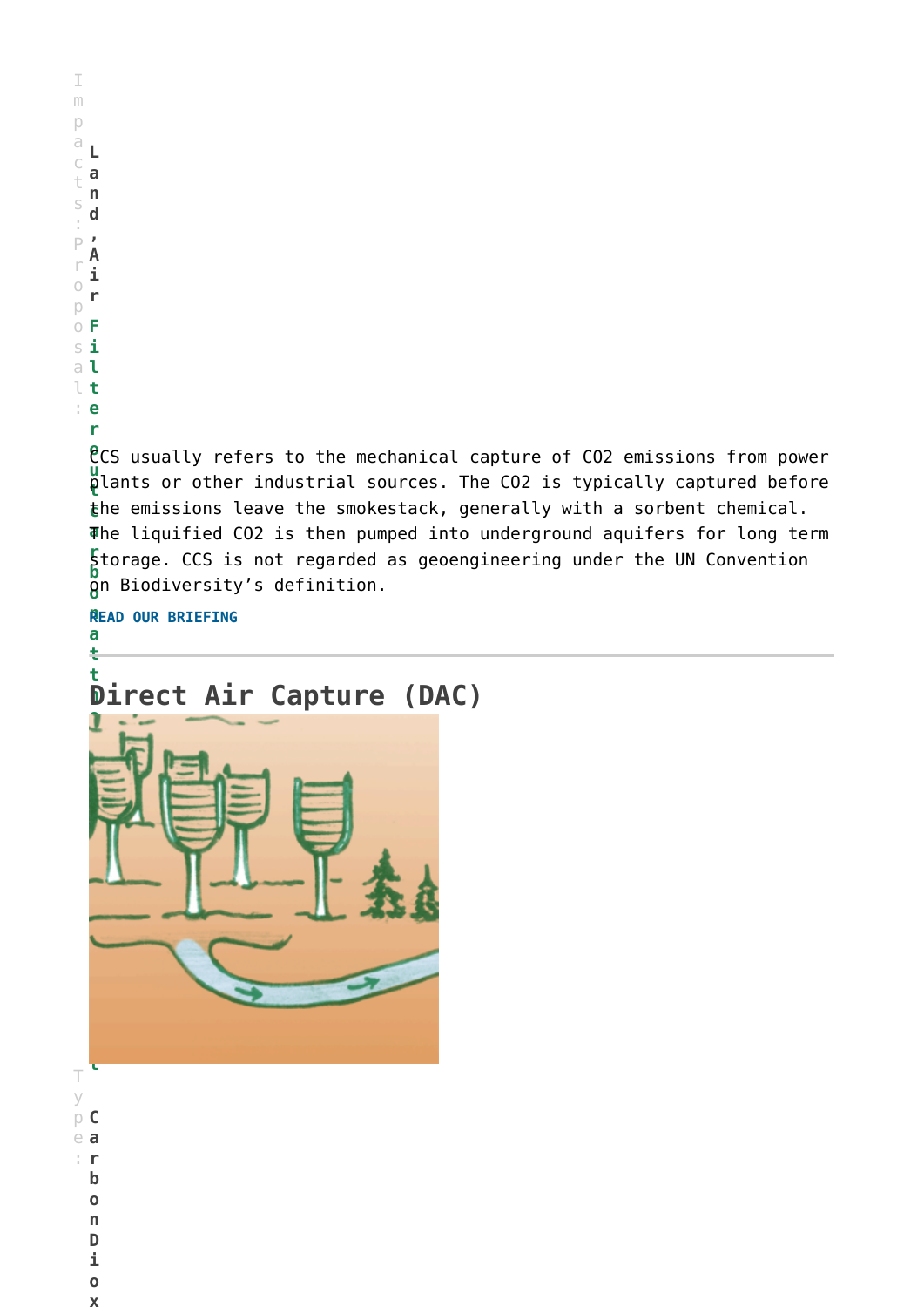| $\frac{1}{2}$            |                                                                          |
|--------------------------|--------------------------------------------------------------------------|
| $\circ$                  |                                                                          |
| $\mathsf C$              |                                                                          |
| a                        |                                                                          |
| tL                       |                                                                          |
|                          | $\perp$ a                                                                |
| $\circ$ n                |                                                                          |
| $n$ d                    |                                                                          |
| ÷<br>$\mathbb I$         |                                                                          |
| m                        |                                                                          |
| $\vert 0$                |                                                                          |
| $\ominus$                |                                                                          |
| $\subset$                |                                                                          |
| $\mathbb{t}$             |                                                                          |
| $\mathbb S$              | n<br>d                                                                   |
| $\overline{\phantom{a}}$ |                                                                          |
| $P$ $\prime$             |                                                                          |
| r                        | ı                                                                        |
| $\bigcirc$<br>p          | r                                                                        |
| $\circ$ S                |                                                                          |
|                          | s u                                                                      |
|                          | $a$ c                                                                    |
|                          | $l_{k}$                                                                  |
|                          | $\vdots$ C                                                               |
|                          | a                                                                        |
|                          | Extracting CO2 or other greenhouse gases from the atmosphere by chemical |
|                          | and mechanical means, generally using a chemical sorbent and large fans  |
|                          | to move air through a filter. The CO2 is then available as a stream of   |
|                          | gas for CCS or EOR or other uses.                                        |
|                          |                                                                          |

**i o [READ OUR BRIEFING](https://www.geoengineeringmonitor.org/2021/02/direct-air-capture-technology-briefing/)**

**x i**

#### **d e Carbon Capture Use and Storage (CCUS)**

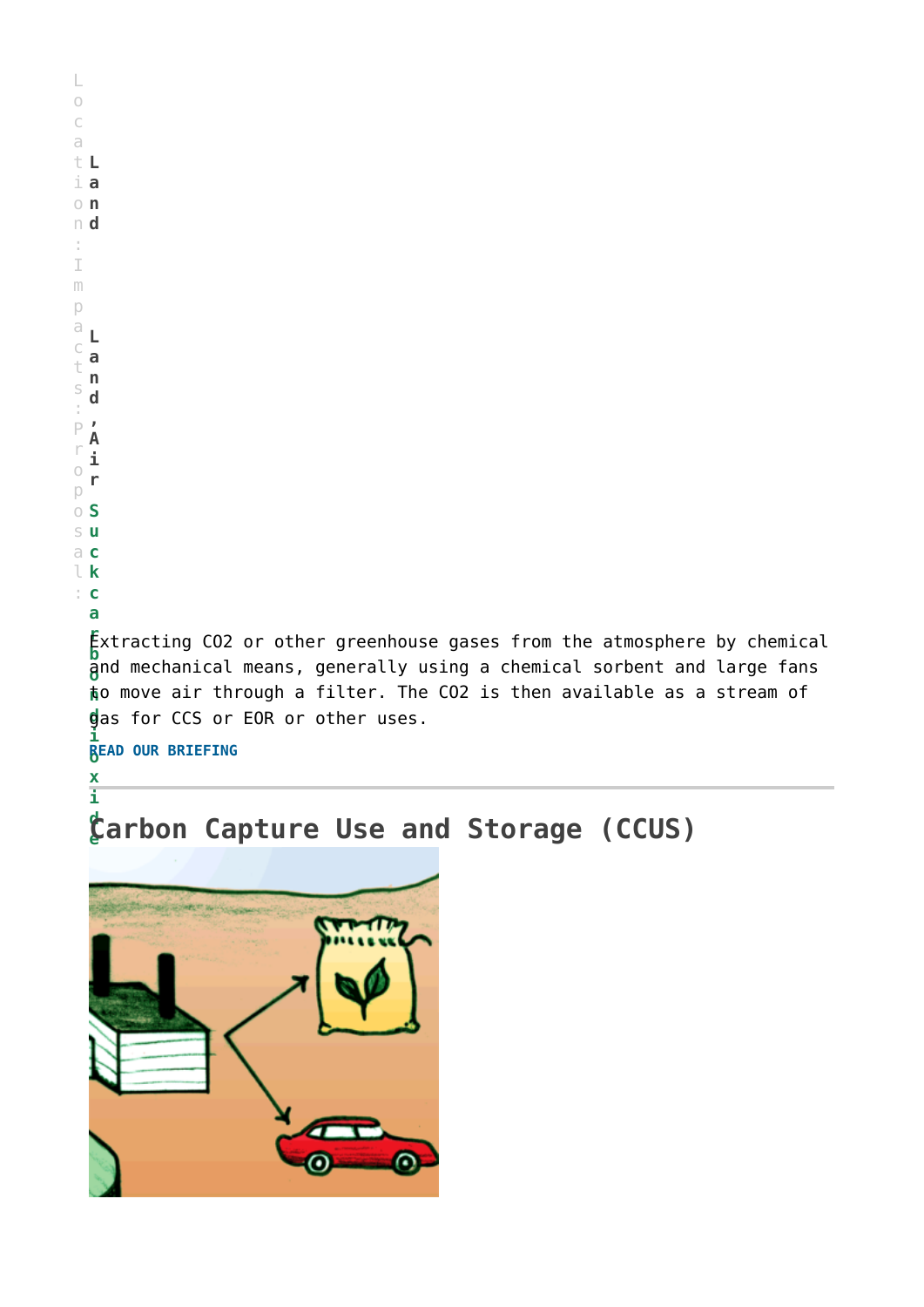T y p **C** e **a** : **r b** L **o** o **n** c **D** a **i** t **o** i **x** o **i** n **d** : **e** I **R** m **e** p **m o v a l Land**a c t s : **L a n d , A i r** P r o p o **F** s **i** a **l** l **t** : **e r o** The idea that captured CO2 from either industry or the atmosphere can be **u**  $\bar{\mathbf{u}}$ sed as a feedstock for manufacturing, resulting in CO2 stored in **c** products. One hypothetical example involves feeding captured CO2 to **a** algae which produce biofuels; another is reacting CO2 with calcifying **r b o [READ OUR BRIEFING](http://www.geoengineeringmonitor.org/2018/05/carbon-capture-use-and-storage/) n a t t Bioenergy with Carbon Capture and Storage h e (BECCS)s m o k e s t a c k , u s e i** minerals to produce concrete for building purposes.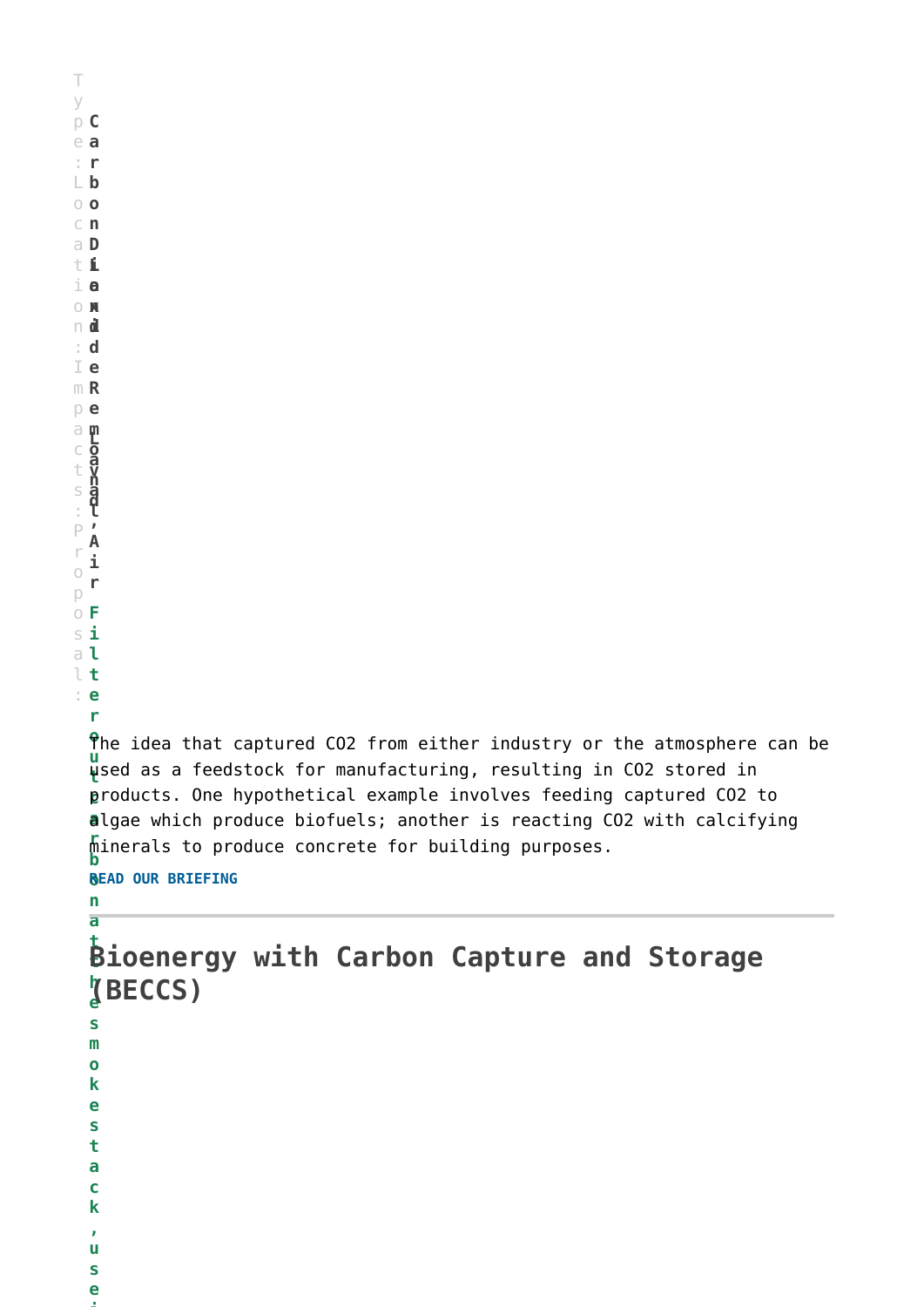

T y p **C** e **a** : **r b** L **o** o **n** c **D** a **i** t **o** i **x** o **i** n **d** : **e** I **R** m **e** p **m o v a l Land**a c t s : **L a n d , A** P **i r** r o p o **C** s **u** a **t** l **d** : **o w t s , b u**

**n** Capturing CO2 from bioenergy applications (e.g. ethanol production or **r** burning biomass for electricity) and subsequently sequestering that CO2 **e** through either CCS or CCUS. The theory is that BECCS is "carbon **e** negative" because bioenergy is theoretically "carbon neutral," based on the idea that plants will regrow to fix the carbon that has been

- **r**
- **n**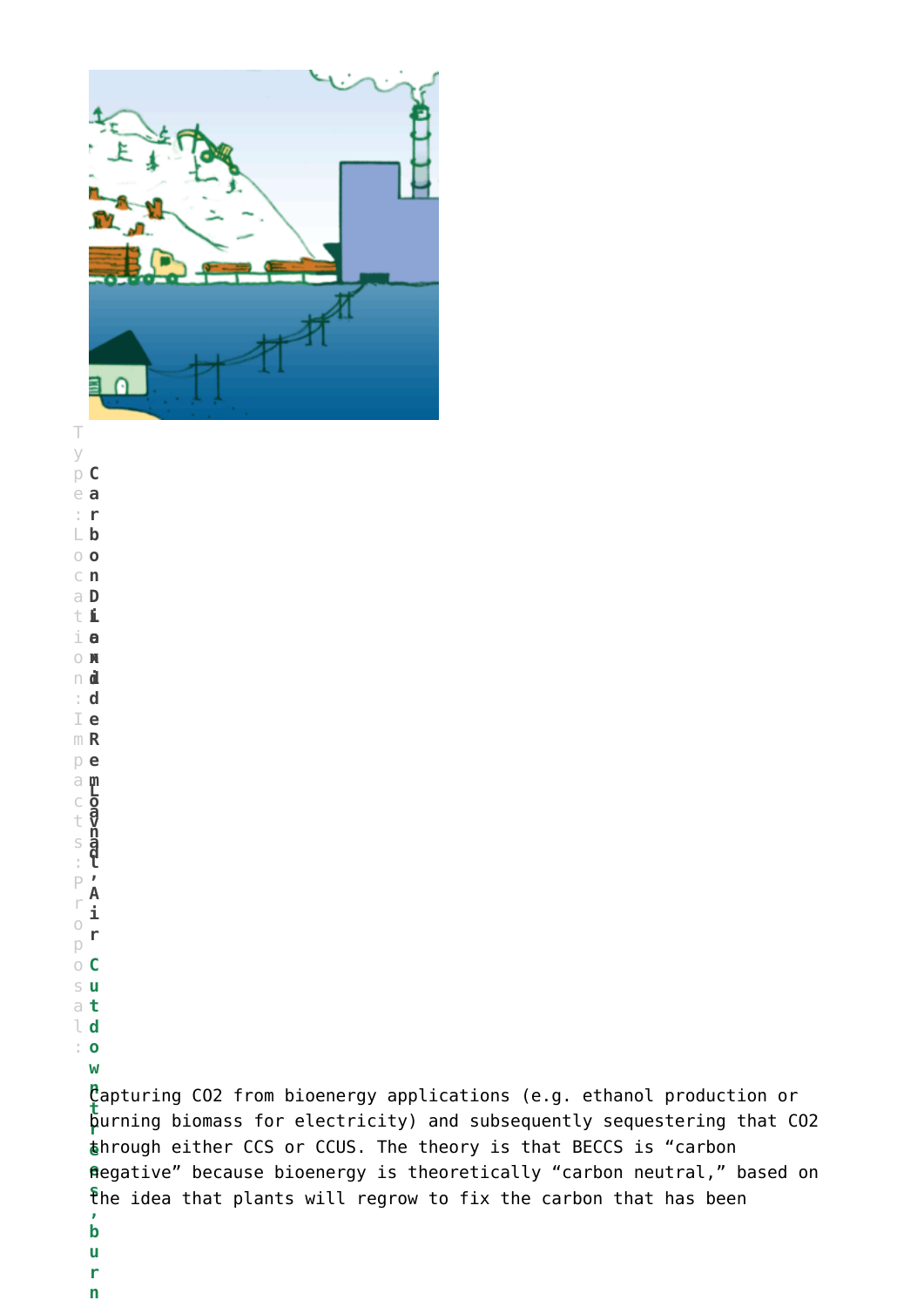emitted. Many critics say this overlooks emissions from land use change and life cycle emissions.

**[READ OUR BRIEFING](http://www.geoengineeringmonitor.org/2018/05/bio-energy-with-carbon-capture-and-storage-beccs/)**





y p **C** e **a** : **r b** L **o** o **n** c **D** a **i** t **o** i **x** o **i** n **d** : **e** I **R** m **e** p **m o v a l のの感情の** a c t s : **O c e a n** P r o p o **D** s **u** a **m** l **p** : **i r o n**

**p**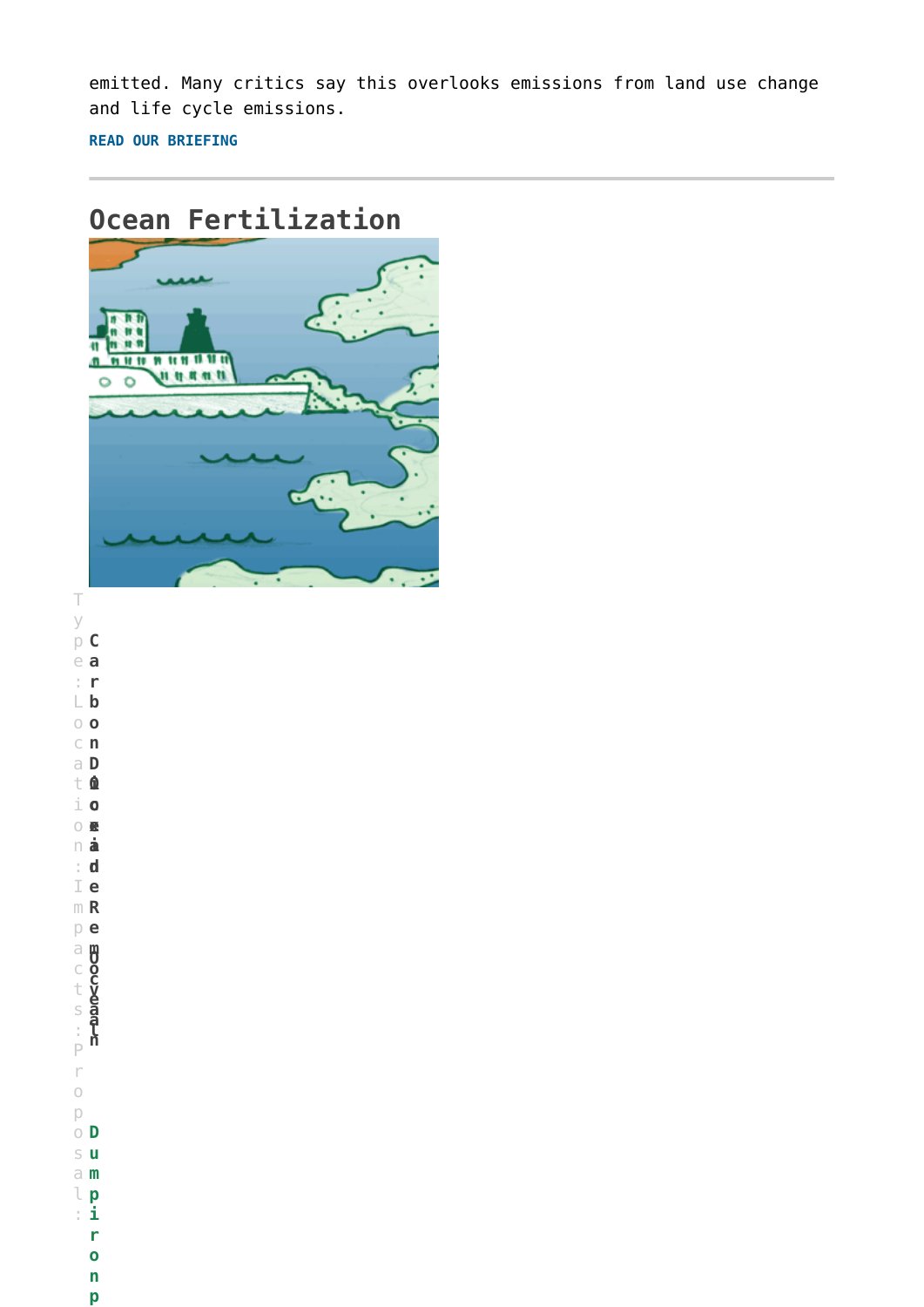Ocean fertilization refers to dumping iron (as powdered iron sulphate) or other nutrients (e.g. urea) into the ocean in areas with low biological productivity in order to stimulate phytoplankton growth. In theory, the resulting phytoplankton draw down atmospheric CO2 and then die, falling to the ocean bed and sequestering carbon.

**[READ OUR BRIEFING](http://www.geoengineeringmonitor.org/2018/05/ocean-fertilization/)**



T y p **C** e **a** : **r b** L **o** o **n** c **D** a **i o** i **x** o **i** n **d** : **e R** m **e** p **m o v a l** t **tion:Impage**<br>Lion:Impage a c t s : **O c e a n**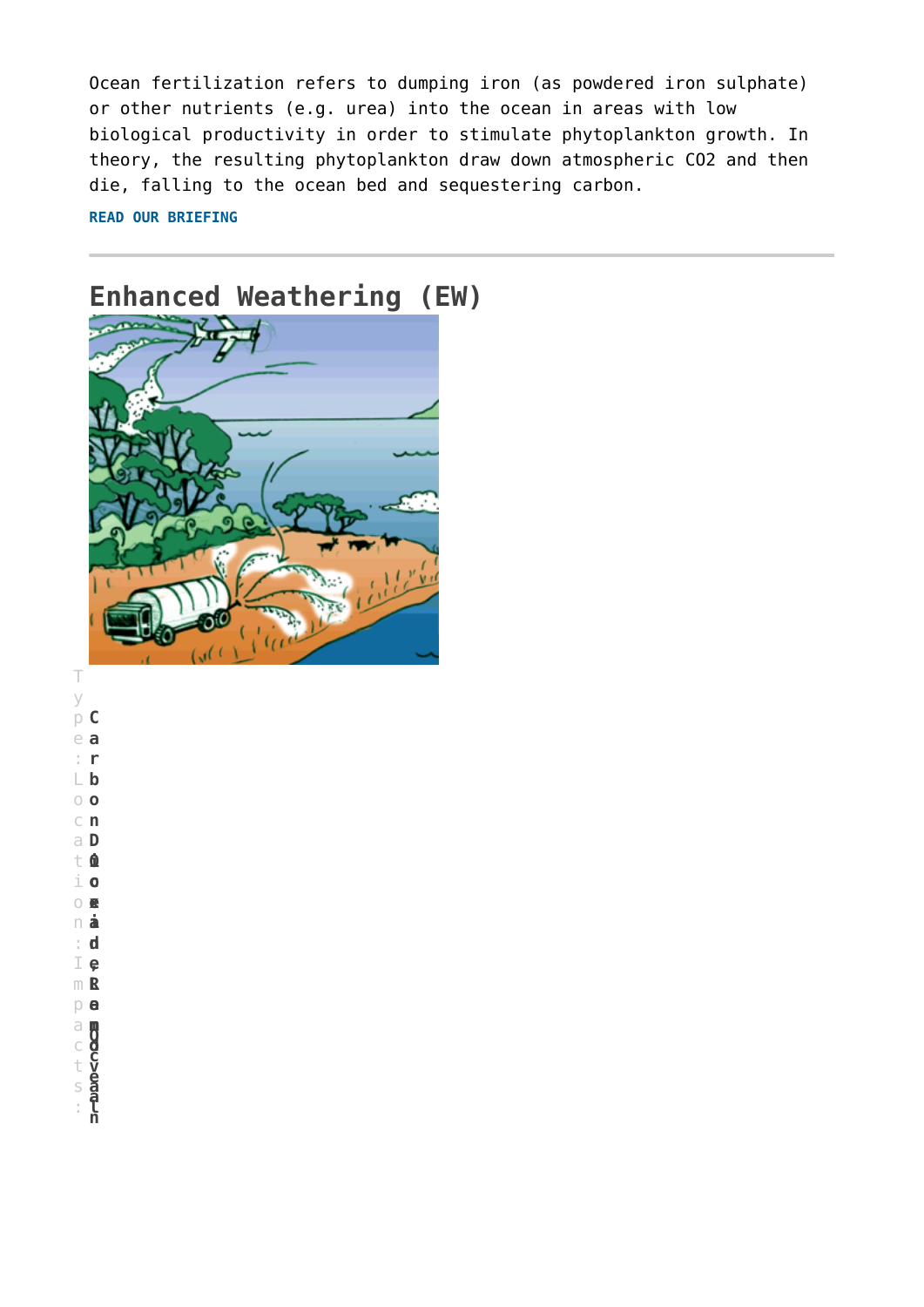**r u s h m i l** EW techniques propose to dissolve crushed minerals (particularly **l** silicate minerals) on land or in the sea in order to react with and fix **i o** atmospheric carbon dioxide into oceans and soils.

**n [READ OUR BRIEFING](http://www.geoengineeringmonitor.org/2018/05/enhanced-weathering-factsheet/)**

P r o p o s a l :

**C**

**s o**

#### **f t Enhanced Photosynthesis**



**t** T **e** y **m** p **C i** e **a n** : **r e** L **b r** o **o a n** c **l D** a **s i** t **UCEAN, OCEAN, OCEAN, OCEAN, OCEAN, OCEAN, OCEAN, OCEAN, OCEAN, OCEAN, OCEAN, OCEAN, OCEAN, OCEAN, O , o** i **s x** o **p i** n **r** : **d e** I **e a** m **R d** p **e t** a **m O h** c **o c e** t **v e m** s **a a i** : **l n n o , c L e a a n**

**n d**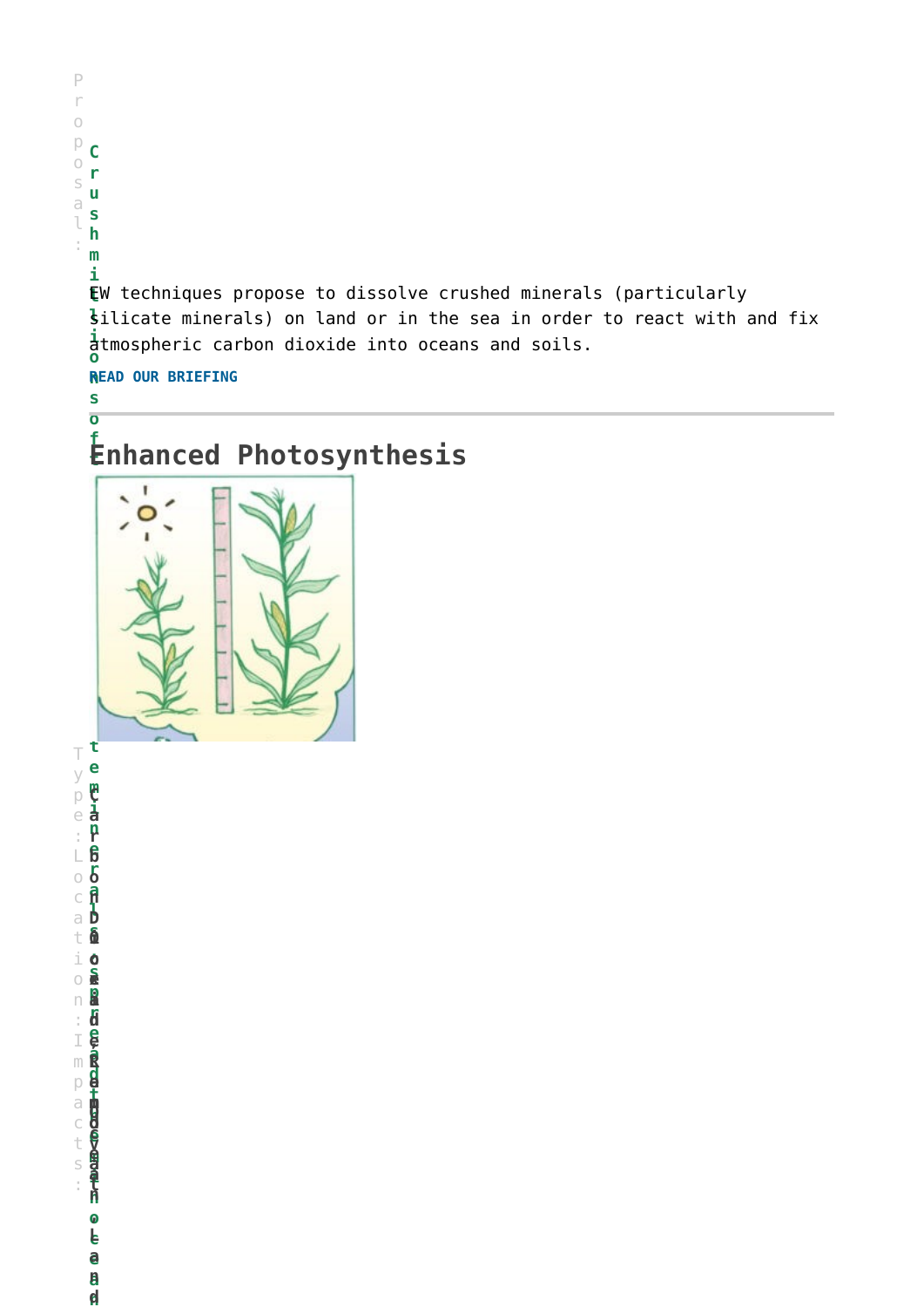**l a** Enhanced photosynthesis proposes to genetically manipulate plants and **t** algae, especially crops like rice, wheat, cotton and trees, so that they **i** would supposedly metabolize more CO2.

**n g** This way of "forcing nature" is presented as a form of Carbon Dioxide **p** Removal, with the assumption that is possible for the plants to store **l** additional carbon in the ground.

**a n [READ OUR BRIEFING](http://www.geoengineeringmonitor.org/2018/05/biochar-technology-factsheet/)**

P r o p o s a l :

**M a n i p u**

**t s**

#### **o r Artificial Upwelling**



**y e x h i** e **r b** : **e i e t n " h m o o u r s e** T y p **G e**

> **e f a**

> **G**